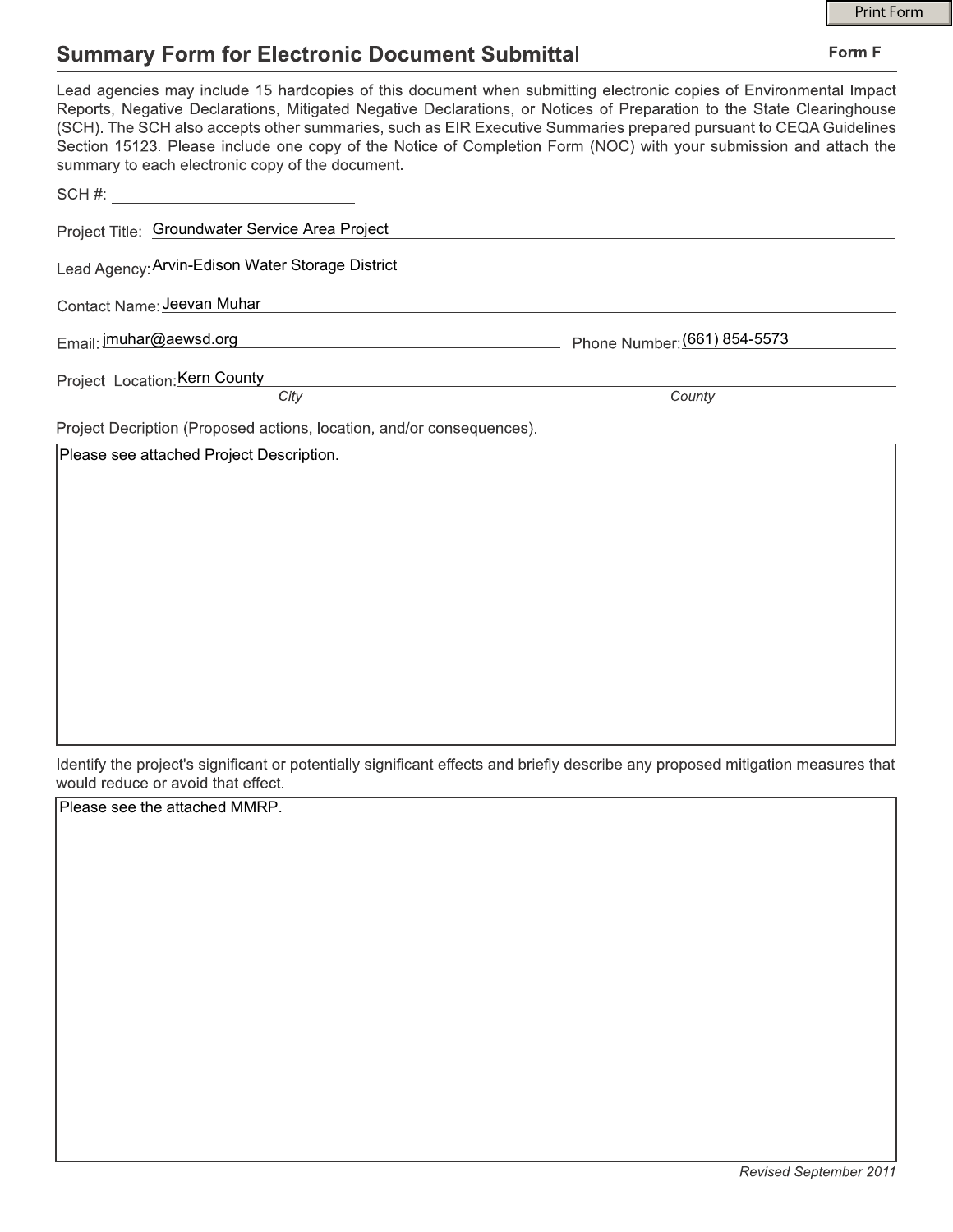If applicable, describe any of the project's areas of controversy known to the Lead Agency, including issues raised by agencies and the public.

No known areas of controversy have been raised by the public or agencies. Potential impacts have been addressed to a less than significant level through the implementation of mitigation measures. Please see the attached MMRP.

Provide a list of the responsible or trustee agencies for the project.

**None**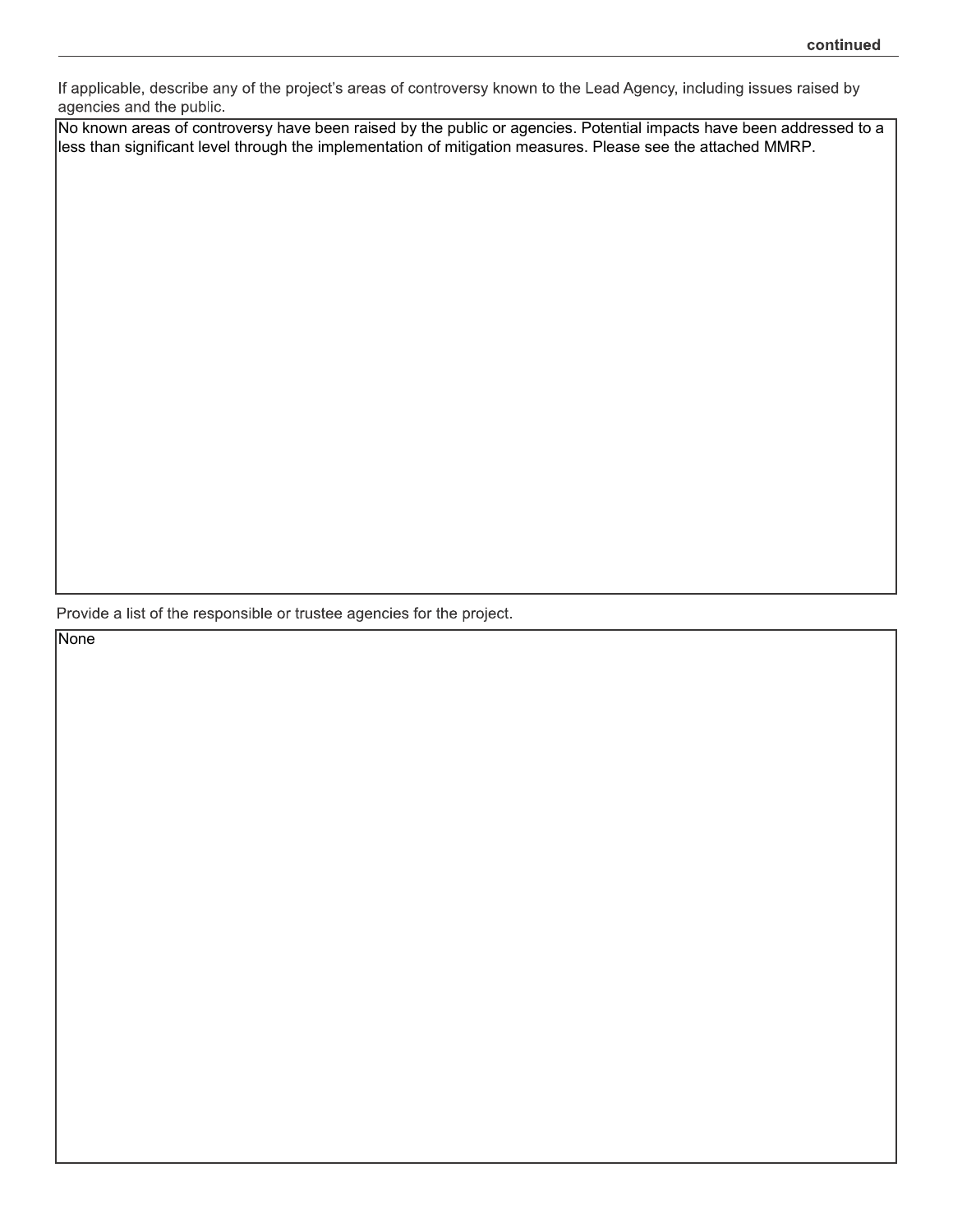#### ARVIN-EDISON WATER STORAGE DISTRICT EXPANSION OF DISTRICT DISTRIBUTION SYSTEM PIPELINES INTO GROUNDWATER SERVICE AREA LANDS PROJECT

#### PROJECT DESCRIPTION

The proposed Project is for the construction of up to 44 miles of pipelines, manholes, turnouts, and associated appurtenances within AEWSD's jurisdictional boundaries. Assuming a maximum of 50' width for possible ground disturbance along the proposed pipeline construction, the Area of Potential Effect (APE) is approximately 267-acres. The Project goal is to deliver wet-period surface water to landowners who would otherwise pump groundwater in the remaining portions of the Groundwater Service Area (GWSA) that cannot access the current distribution system. The proposed pipelines will be operated when excess surface water is available (approximately every three years) and/or during water transfers. The proposed pipelines will be mainly low-head gravity distribution pipelines ranging from 12" to 72" in diameter. The largest pipe sizes would be proportionally short distances near the heads of the branching gravity pipeline networks serving the various private agricultural fields in the APE. The proposed pipeline sizes and capacities will vary depending upon the number of acres served. Pipeline sizing will follow the conservative value of approximately eight gallons per minute per acre (8 gpm/acre) and/or the AEWSD Lateral Demand Sizing Criteria. The proposed pipelines will commence from various existing AEWSD facilities, such as the Forrest Frick Pipeline, North Canal, South Canal, or other smaller lateral pipelines. A 0.75 mile open canal is also proposed from the existing Tejon Spreading Works project.

All proposed pipelines will deliver surface water to various proposed private farmland turnouts for irrigation and/or recharge purposes. Specifically, for the "DiGiorgio Unit", the project may include a recovery component whereby the existing private landowner wells can pump groundwater back into the proposed AEWSD distribution pipelines and discharge into the North Canal. The recovery option allows AEWSD to deliver water to other agricultural lands in the SWSA's when surface water supplies are in short supply, such as drought. The "DiGiorgio Unit" proposed pipeline will also connect to AEWSD's Sunset Groundwater Recharge Facility project (approved under SCH # 2020060233), so surface water can be conveyed from the North Canal to the District's Sunset Groundwater Recharge Facility.

The vast majority of proposed pipeline alignments will be installed on private agricultural property parallel to existing public county road right of way or along existing private dirt farm roads between fields/orchards using the traditional cut-and-cover construction method. Short segments of the proposed pipelines will cross public county road right of way and require an encroachment permit from Kern County. If Kern County requires through traffic during pipeline construction, some of these short pipeline segments may be constructed using the jack and bore construction method. All proposed pipeline alignments will avoid existing structures, utilities, permanent crops, and sensitive habitats whenever possible. There will be new turnouts in the canals. The canals are concrete lined. All of the pipeline laterals are buried. Within the "Tejon Unit", the new lateral pipelines will extend from a proposed earthen canal extending  $\frac{3}{4}$  mile from AEWSD's Tejon Spreading Works across approximately  $\frac{1}{2}$  mile of AEWSD property and  $\frac{1}{4}$  mile of private farmland.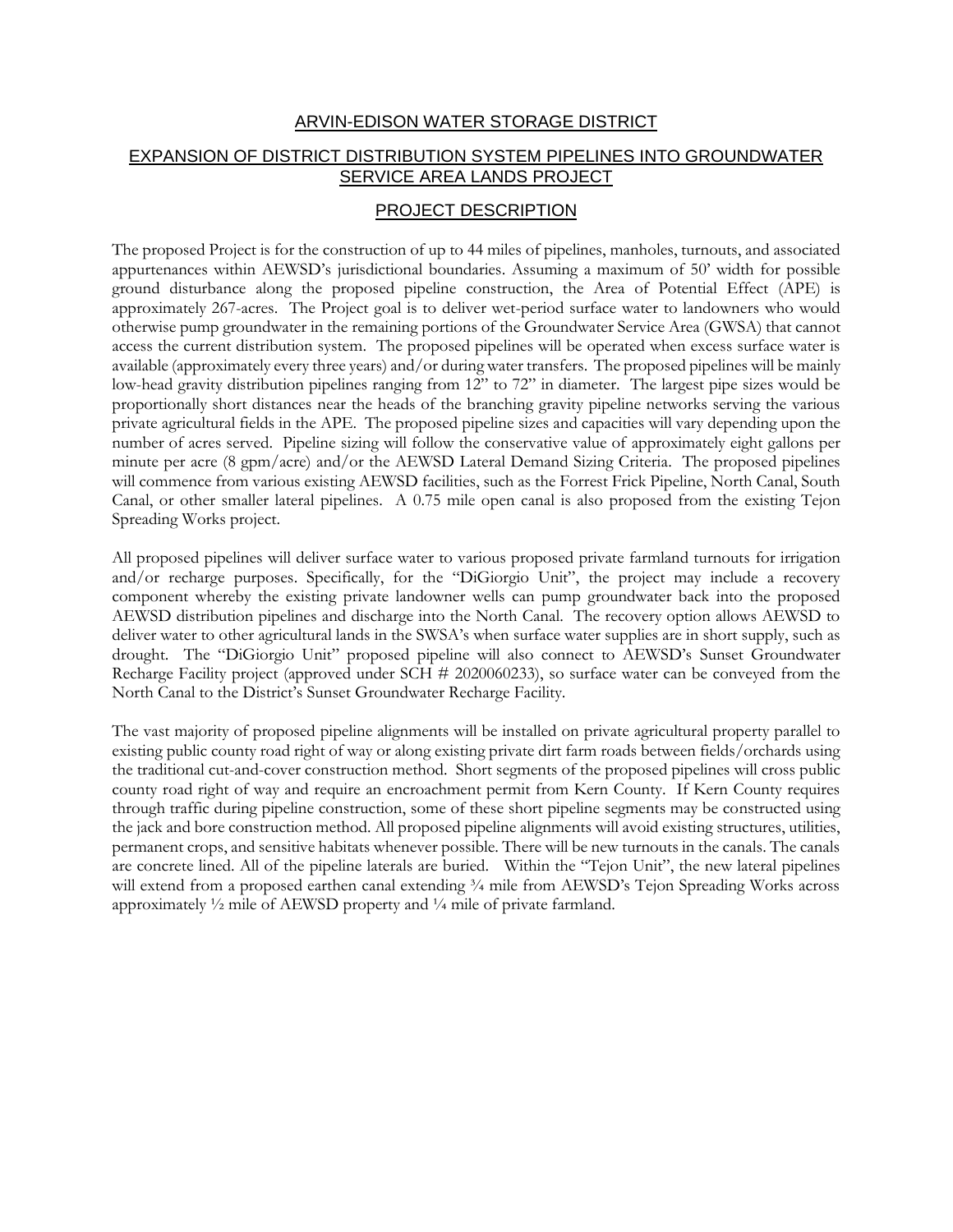This Mitigation Monitoring and Reporting Program (MMRP) has been formulated based upon the findings of the Initial Study/Mitigated Negative Declaration (IS/MND) for the Expansion of District Distribution System Pipelines into Groundwater Service Area Lands Project (Project) in Kern County. The MMRP lists mitigation measures recommended in the IS/MND for the Project and identifies monitoring and reporting requirements.

**[Table 4-1](#page-4-0)** presents the mitigation measures identified for the proposed Project. Each mitigation measure is numbered with a symbol indicating the topical section to which it pertains, a hyphen, and the impact number. For example, AIR-2 would be the second mitigation measure identified in the Air Quality analysis of the IS/MND.

The first column of **[Table 4-1](#page-4-0)** identifies the mitigation measure. The second column, entitled "When Monitoring is to Occur," identifies the time the mitigation measure should be initiated. The third column, "Frequency of Monitoring," identifies the frequency of the monitoring of the mitigation measure. The fourth column, "Agency Responsible for Monitoring," names the party ultimately responsible for ensuring that the mitigation measure is implemented. The last columns would be used by AEWSD to ensure that individual mitigation measures have been complied with and monitored.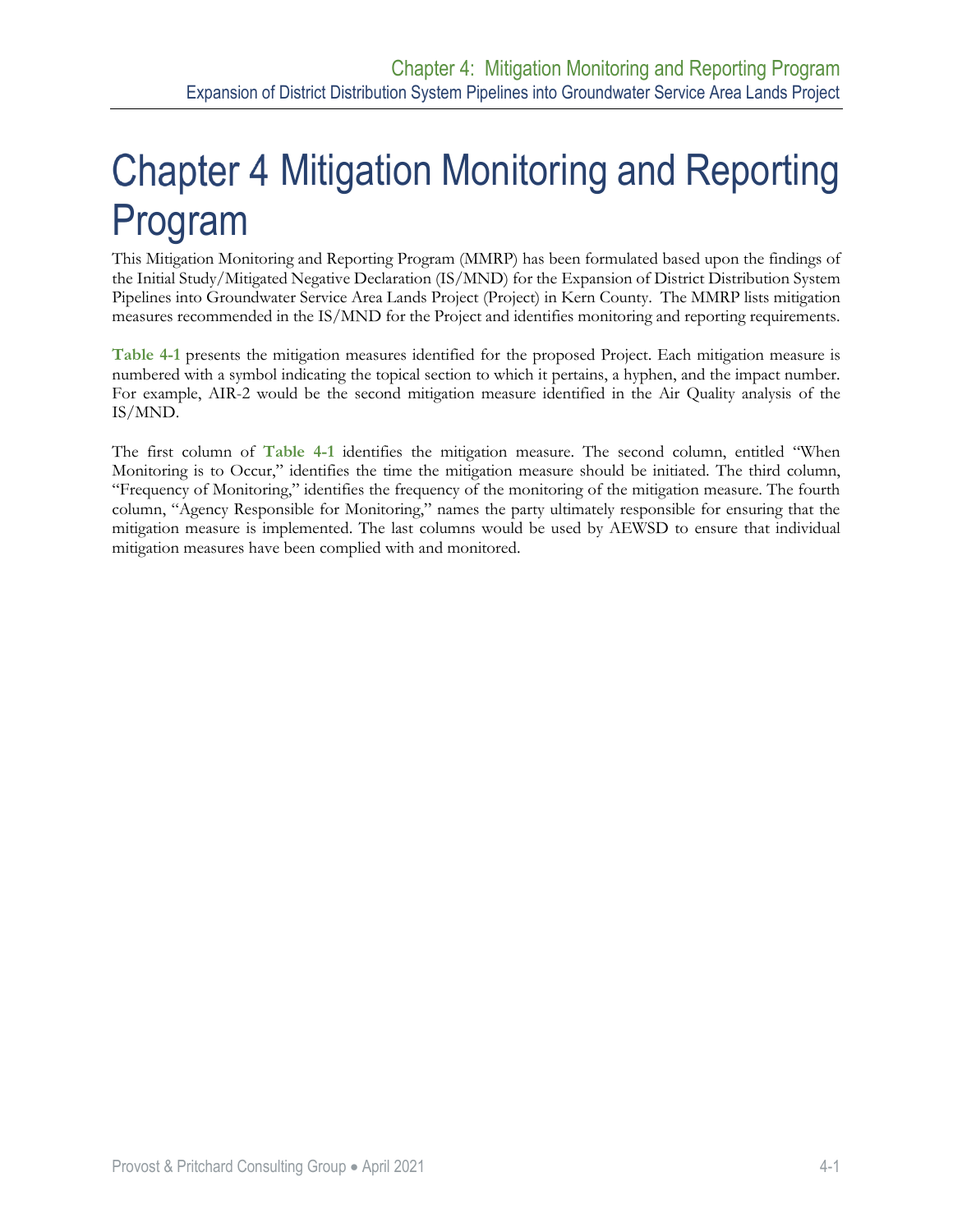#### **Table 4-1. Mitigation Monitoring and Reporting Program**

<span id="page-4-0"></span>

| Mitigation Monitoring and Reporting Program                                                                                                                                                                                                                                                                                                                                                                                                                                                                                                                                                                                                                                                                                                                                                                                                                                                                                                                                                                                                                                                                                                                                                                                                                                                                                                                                                                                                                                                                                                                                                                                             |                                                                                                                                 |                                           |                                                                               |                                                        |                                                       |
|-----------------------------------------------------------------------------------------------------------------------------------------------------------------------------------------------------------------------------------------------------------------------------------------------------------------------------------------------------------------------------------------------------------------------------------------------------------------------------------------------------------------------------------------------------------------------------------------------------------------------------------------------------------------------------------------------------------------------------------------------------------------------------------------------------------------------------------------------------------------------------------------------------------------------------------------------------------------------------------------------------------------------------------------------------------------------------------------------------------------------------------------------------------------------------------------------------------------------------------------------------------------------------------------------------------------------------------------------------------------------------------------------------------------------------------------------------------------------------------------------------------------------------------------------------------------------------------------------------------------------------------------|---------------------------------------------------------------------------------------------------------------------------------|-------------------------------------------|-------------------------------------------------------------------------------|--------------------------------------------------------|-------------------------------------------------------|
| <b>Mitigation Measure/Condition of Approval</b>                                                                                                                                                                                                                                                                                                                                                                                                                                                                                                                                                                                                                                                                                                                                                                                                                                                                                                                                                                                                                                                                                                                                                                                                                                                                                                                                                                                                                                                                                                                                                                                         | <b>When Monitoring is to</b><br><b>Occur</b>                                                                                    | <b>Frequency of</b><br><b>Monitoring</b>  | <b>Agency</b><br><b>Responsible for</b><br><b>Monitoring</b>                  | <b>Method to</b><br><b>Verify</b><br><b>Compliance</b> | <b>Verification</b><br><b>of</b><br><b>Compliance</b> |
|                                                                                                                                                                                                                                                                                                                                                                                                                                                                                                                                                                                                                                                                                                                                                                                                                                                                                                                                                                                                                                                                                                                                                                                                                                                                                                                                                                                                                                                                                                                                                                                                                                         | <b>Biological Resources</b>                                                                                                     |                                           |                                                                               |                                                        |                                                       |
| BIO-1(a) Worker Environmental Awareness Program (WEAP):                                                                                                                                                                                                                                                                                                                                                                                                                                                                                                                                                                                                                                                                                                                                                                                                                                                                                                                                                                                                                                                                                                                                                                                                                                                                                                                                                                                                                                                                                                                                                                                 |                                                                                                                                 |                                           |                                                                               |                                                        |                                                       |
| Prior to initiation of construction activities (including staging and mobilization), all<br>personnel associated with project construction shall attend WEAP training,<br>conducted by a qualified biologist, to aid workers in recognizing special-status<br>resources that may occur in the construction area. The specifics of this program<br>shall include identification of the sensitive species, a description of the regulatory<br>status and general ecological characteristics of sensitive resources, and review of<br>the limits of construction and mitigation measures required to reduce impacts to<br>biological resources within the work area. A fact sheet conveying this information<br>shall also be prepared for distribution to all contractors, their employers, and other<br>personnel involved with construction. All employees shall sign a form provided by<br>the trainer indicating they have attended the WEAP and understand the information<br>presented to them.                                                                                                                                                                                                                                                                                                                                                                                                                                                                                                                                                                                                                                     | Prior to construction                                                                                                           | During nesting<br>season                  | <b>AEWSD</b> with<br>assistance of a<br>qualified biological<br>subconsultant | By<br>subconsultant<br>report to<br><b>AEWSD</b>       |                                                       |
| BIO-1(b) General Wildlife Pre-construction Surveys:                                                                                                                                                                                                                                                                                                                                                                                                                                                                                                                                                                                                                                                                                                                                                                                                                                                                                                                                                                                                                                                                                                                                                                                                                                                                                                                                                                                                                                                                                                                                                                                     |                                                                                                                                 |                                           |                                                                               |                                                        |                                                       |
| Pre-construction clearance surveys for all special-status wildlife species shall be<br>conducted within 30 days prior to the start of construction (including staging and<br>mobilization) in areas of suitable habitat. The surveys shall cover the entire<br>disturbance footprint plus a minimum 100-foot buffer within suitable habitat, where<br>permissible, and should identify all special-status animal species that may occur<br>on-site. Any non-listed special-status animals observed within the project area<br>during the survey should be relocated by a qualified biologist to a safe location<br>within suitable habitat as near to the project area as possible. If listed species that<br>utilize burrows, such as blunt-nosed leopard lizard, Tipton kangaroo rat, and<br>Nelson's antelope squirrel are detected during the preconstruction survey, all<br>suitable burrows will be flagged for avoidance by a minimum distance of 50 feet,<br>as described in BIO-1(c) below. If listed avian species, such as Swainson's hawk<br>are detected during the preconstruction survey, active nests shall be protected with<br>a disturbance-free buffer as described in BIO-1(f) below. If San Joaquin kit fox<br>individuals or known or potential dens are detected during the preconstruction<br>survey, dens will be monitored and protected with a disturbance-free buffer, as<br>described in BIO-1(e) below. If complete avoidance of listed species and their<br>nests, dens, or burrows is infeasible, the project proponent shall immediately<br>contact CDFW and USFWS regarding incidental take permits. | Within 30 days prior to the<br>start of construction<br>(including staging and<br>mobilization) in areas of<br>suitable habitat | During ground<br>disturbing<br>activities | <b>AEWSD</b> with<br>assistance of a<br>qualified biological<br>subconsultant | By<br>subconsultant<br>report to<br><b>AEWSD</b>       |                                                       |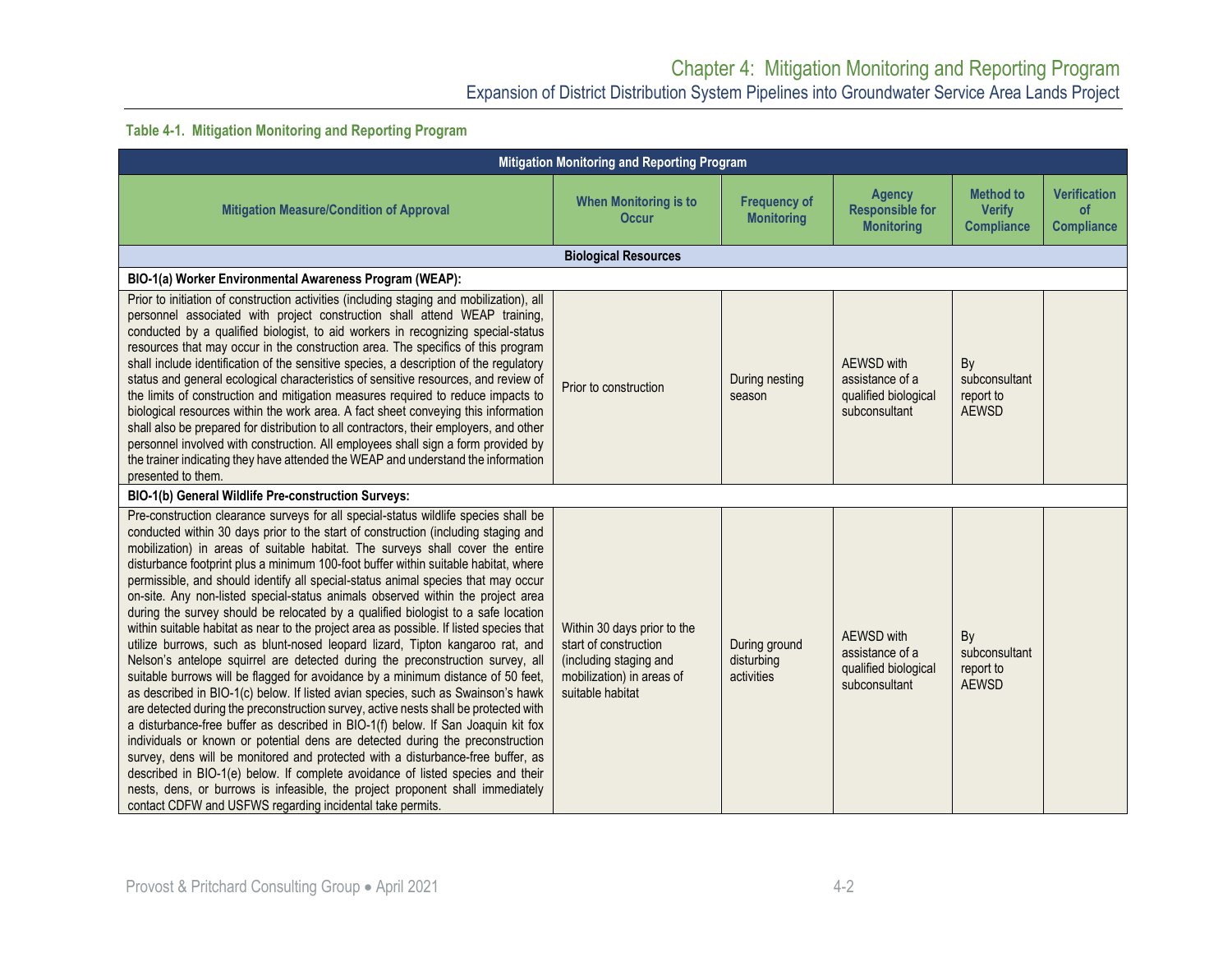| Mitigation Monitoring and Reporting Program                                                                                                                                                                                                                                                                                                                                                                                                                                                                                                                                                                                                                                                                                                                                                                                                                                                                                                                                                                                                                                                                                                                                              |                                                                                                                   |                                           |                                                                               |                                                        |                                                       |
|------------------------------------------------------------------------------------------------------------------------------------------------------------------------------------------------------------------------------------------------------------------------------------------------------------------------------------------------------------------------------------------------------------------------------------------------------------------------------------------------------------------------------------------------------------------------------------------------------------------------------------------------------------------------------------------------------------------------------------------------------------------------------------------------------------------------------------------------------------------------------------------------------------------------------------------------------------------------------------------------------------------------------------------------------------------------------------------------------------------------------------------------------------------------------------------|-------------------------------------------------------------------------------------------------------------------|-------------------------------------------|-------------------------------------------------------------------------------|--------------------------------------------------------|-------------------------------------------------------|
| <b>Mitigation Measure/Condition of Approval</b>                                                                                                                                                                                                                                                                                                                                                                                                                                                                                                                                                                                                                                                                                                                                                                                                                                                                                                                                                                                                                                                                                                                                          | <b>When Monitoring is to</b><br><b>Occur</b>                                                                      | <b>Frequency of</b><br><b>Monitoring</b>  | <b>Agency</b><br><b>Responsible for</b><br><b>Monitoring</b>                  | <b>Method to</b><br><b>Verify</b><br><b>Compliance</b> | <b>Verification</b><br><b>of</b><br><b>Compliance</b> |
| BIO-1(c) Focused Burrow Survey:                                                                                                                                                                                                                                                                                                                                                                                                                                                                                                                                                                                                                                                                                                                                                                                                                                                                                                                                                                                                                                                                                                                                                          |                                                                                                                   |                                           |                                                                               |                                                        |                                                       |
| Concurrent with the general wildlife pre-construction survey described above, a<br>qualified biologist shall conduct a focused burrow survey within 30 days prior to the<br>initiation of ground disturbance. All burrows within the proposed project pipeline<br>alignments will be inspected for the potential presence of special-status animal<br>species that utilize burrows, including American badger, Nelson's antelope squirrel,<br>Tipton kangaroo rat, blunt-nosed leopard lizard, San Joaquin coachwhip, and coast<br>horned lizard. If no special-status species are suspected to occupy any burrows<br>within the project alignment, no further actions are required. If any special-status<br>species, or their sign, are detected within burrows during the pre-construction<br>burrow survey, then those burrows should be mapped and flagged for avoidance<br>by minimum distance of 50 feet. If complete avoidance of burrows potentially<br>occupied by a listed species is infeasible, the project proponent shall immediately<br>contact CDFW and USFWS regarding incidental take permits.                                                                        | Within 30 days prior to the<br>initiation of ground<br>disturbance                                                | During ground<br>disturbing<br>activities | <b>AEWSD</b> with<br>assistance of a<br>qualified biological<br>subconsultant | By<br>subconsultant<br>report to<br><b>AEWSD</b>       |                                                       |
| BIO-1(d) Mitigation Measures for Burrowing Owl:                                                                                                                                                                                                                                                                                                                                                                                                                                                                                                                                                                                                                                                                                                                                                                                                                                                                                                                                                                                                                                                                                                                                          |                                                                                                                   |                                           |                                                                               |                                                        |                                                       |
| A qualified biologist shall conduct pre-construction surveys prior to ground<br>disturbance activities to confirm the presence/absence of burrowing owls. Pre-<br>construction surveys shall be conducted during the appropriate time of day to<br>maximize detectability within 30 days prior to construction and ground disturbance<br>activities. If no burrowing owls are observed, no further actions are required. If<br>burrowing owls are detected during the pre-construction clearance surveys, the<br>following measures shall apply:<br>Avoidance buffers during the breeding and non-breeding season should<br>$\bullet$<br>be implemented in accordance with the CDFW (2012) and Burrowing<br>Owl Consortium (1993) minimization mitigation measures.<br>If avoidance of burrowing owls is not feasible, then additional measures<br>$\bullet$<br>such as passive relocation during the nonbreeding season should be<br>implemented, in consultation with CDFW. In addition, a Burrowing Owl<br>Exclusion Plan and Mitigation and Monitoring Plan will be developed by<br>a qualified biologist in accordance with the CDFW (2012) and Burrowing<br>Owl Consortium (1993). | Prior to ground disturbance<br>activities                                                                         | During ground<br>disturbing<br>activities | AEWSD with<br>assistance of a<br>qualified biological<br>subconsultant        | By<br>subconsultant<br>report to<br><b>AEWSD</b>       |                                                       |
| BIO-1(e) Mitigation Measures for San Joaquin Kit Fox                                                                                                                                                                                                                                                                                                                                                                                                                                                                                                                                                                                                                                                                                                                                                                                                                                                                                                                                                                                                                                                                                                                                     |                                                                                                                   |                                           |                                                                               |                                                        |                                                       |
| A pre-construction clearance survey for San Joaquin kit fox shall also<br>$\bullet$<br>be conducted not less than 14 days and not more than 30 days prior to<br>the initiation of ground-disturbing activities. The survey areas shall<br>include the entire study area and all accessible undeveloped habitat<br>within 200 feet, in accordance with the USFWS 2011 Standardized                                                                                                                                                                                                                                                                                                                                                                                                                                                                                                                                                                                                                                                                                                                                                                                                        | Not less than 14 days and<br>not more than 30 days prior<br>to the initiation of ground-<br>disturbing activities | During ground<br>disturbing<br>activities | AEWSD with<br>assistance of a<br>qualified biological<br>subconsultant        | By<br>subconsultant<br>report to<br><b>AEWSD</b>       |                                                       |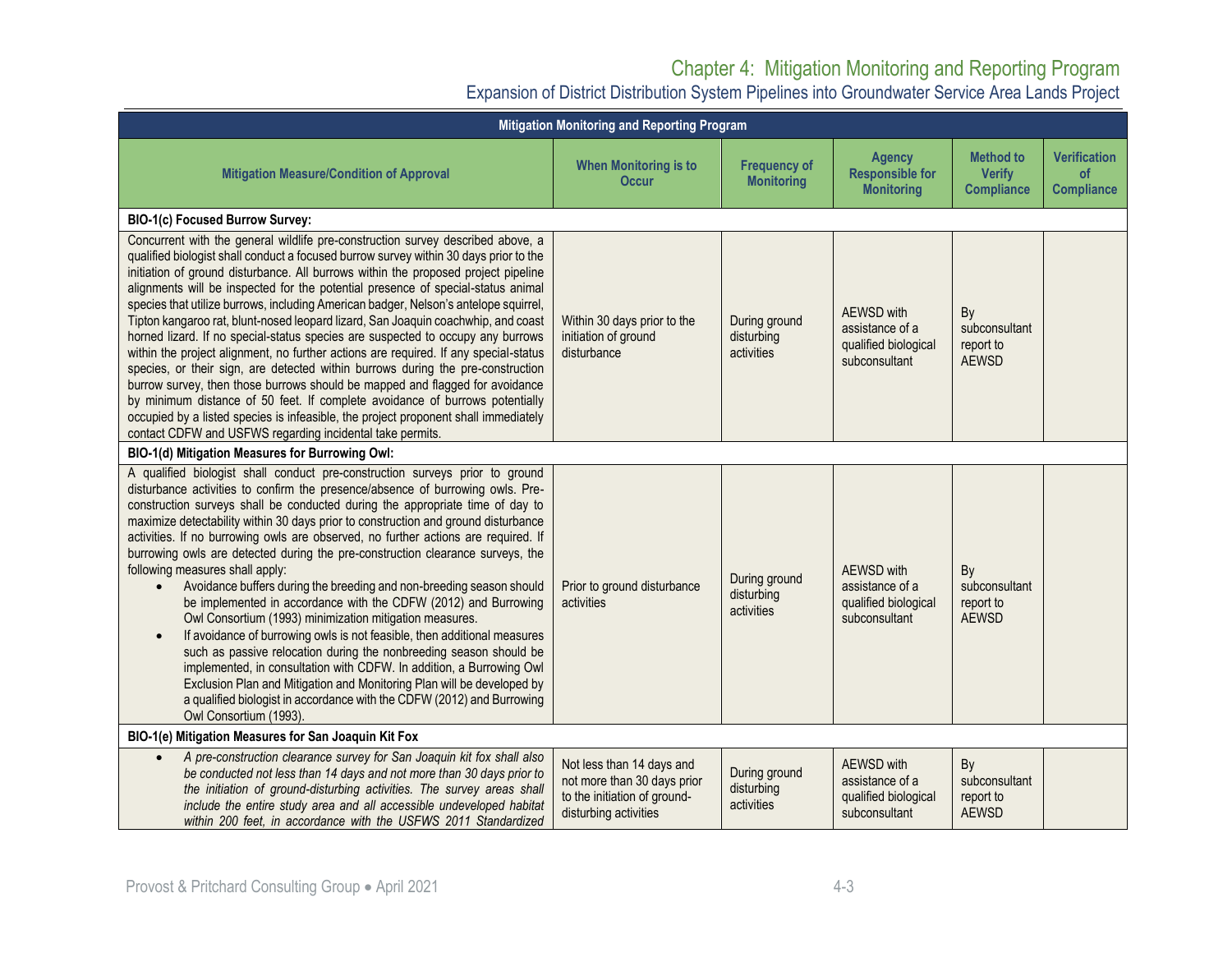| <b>Mitigation Monitoring and Reporting Program</b>                                                                                                                                                                                                                                                                                                                                                                                                                                                                                                                                                                                                                                                                                                                                                                                                                                                                                                                                                                                                                                                                                                                                                                                                                                                                                                                                                                                                                                                                                                                                                                                                                                                                                                                                                                                                                                                                                                                                                                                                                                                                                                                                                                                                                                                                                                                                                                                                                                                                           |                                              |                                          |                                                              |                                                        |                                                |  |
|------------------------------------------------------------------------------------------------------------------------------------------------------------------------------------------------------------------------------------------------------------------------------------------------------------------------------------------------------------------------------------------------------------------------------------------------------------------------------------------------------------------------------------------------------------------------------------------------------------------------------------------------------------------------------------------------------------------------------------------------------------------------------------------------------------------------------------------------------------------------------------------------------------------------------------------------------------------------------------------------------------------------------------------------------------------------------------------------------------------------------------------------------------------------------------------------------------------------------------------------------------------------------------------------------------------------------------------------------------------------------------------------------------------------------------------------------------------------------------------------------------------------------------------------------------------------------------------------------------------------------------------------------------------------------------------------------------------------------------------------------------------------------------------------------------------------------------------------------------------------------------------------------------------------------------------------------------------------------------------------------------------------------------------------------------------------------------------------------------------------------------------------------------------------------------------------------------------------------------------------------------------------------------------------------------------------------------------------------------------------------------------------------------------------------------------------------------------------------------------------------------------------------|----------------------------------------------|------------------------------------------|--------------------------------------------------------------|--------------------------------------------------------|------------------------------------------------|--|
| <b>Mitigation Measure/Condition of Approval</b>                                                                                                                                                                                                                                                                                                                                                                                                                                                                                                                                                                                                                                                                                                                                                                                                                                                                                                                                                                                                                                                                                                                                                                                                                                                                                                                                                                                                                                                                                                                                                                                                                                                                                                                                                                                                                                                                                                                                                                                                                                                                                                                                                                                                                                                                                                                                                                                                                                                                              | <b>When Monitoring is to</b><br><b>Occur</b> | <b>Frequency of</b><br><b>Monitoring</b> | <b>Agency</b><br><b>Responsible for</b><br><b>Monitoring</b> | <b>Method to</b><br><b>Verify</b><br><b>Compliance</b> | <b>Verification</b><br>of<br><b>Compliance</b> |  |
| Recommendations for Protection of the Endangered San Joaquin Kit<br>Fox Prior to or During Ground Disturbance. If any known or potential<br>dens are detected, the den(s) shall be monitored for a minimum of three<br>consecutive nights with remote-sensing cameras or tracking medium to<br>evaluate current use. If San Joaquin kit fox use is observed, the den<br>should be avoided by the recommended buffers outlined in the USFWS<br>2011 Standardized Recommendations, and the project proponent shall<br>immediately notify USFWS and CDFW regarding incidental take<br>permits.<br>Construction activities shall adhere to the avoidance and minimization<br>outlined in the USFWS 2011 Standardized<br>measures<br>Recommendations for Protection of the Endangered San Joaquin Kit<br>Fox Prior to or During Ground Disturbance, outlined below:<br>Project-related vehicles should observe a 20-mph speed<br>$\circ$<br>limit in all study areas, except on county roads and State and<br>Federal highways; this is particularly important at night when<br>kit foxes are most active. To the extent possible, night-time<br>construction should be minimized. Off-road traffic outside of<br>designated study areas should be prohibited.<br>To prevent inadvertent entrapment of kit foxes or other<br>$\circ$<br>animals during the construction phase of a project, all<br>excavated, steep-walled holes or trenches more than 2 feet<br>deep should be covered at the close of each working day by<br>plywood or similar materials or provided with one or more<br>escape ramps constructed of earth fill or wooden planks.<br>Before such holes or trenches are filled, they should be<br>thoroughly inspected for trapped animals. If at any time a<br>trapped or injured kit fox is discovered, the USFWS should<br>be notified within three days of the discovery.<br>All food-related trash items such as wrappers, cans, bottles,<br>$\circ$<br>and food scraps should be disposed of in closed containers<br>and removed at least once a week from a construction or<br>project site.<br>No firearms or pets should be allowed on the project site.<br>$\circ$<br>Use of rodenticides and herbicides in study areas should be<br>$\circ$<br>restricted. This is necessary to prevent primary or secondary<br>poisoning of kit foxes and the depletion of prey populations<br>on which they depend. All uses of such compounds should<br>observe label and other restrictions mandated by the U.S. |                                              |                                          |                                                              |                                                        |                                                |  |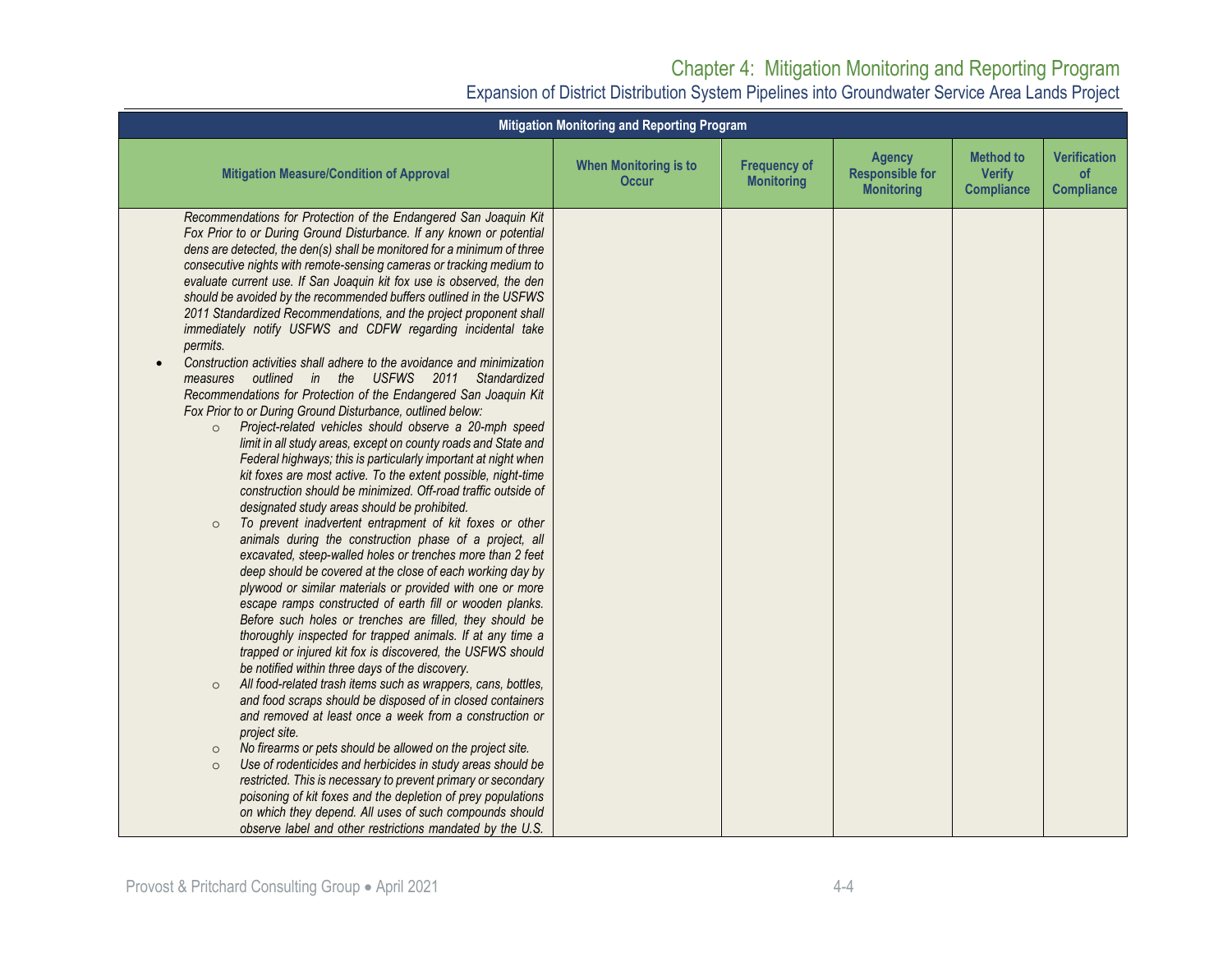| Mitigation Monitoring and Reporting Program                                                                                                                                                                                                                                                                                                                                                                                                                                                                                                                                                                                                                                                                                                                                                                                                                                                                                                                                                                                                                                                                                                                                                                                                                                                                                                                                                                                                                                                                                                                                                                                                                                                                                                                                                                                                                                                                                                                                                                                                                                                                  |                                                                                                                                                                                                                                                                                                                                                                                                                                                                                                                                                                             |                                                                                 |                                                                        |                                                        |                                                |
|--------------------------------------------------------------------------------------------------------------------------------------------------------------------------------------------------------------------------------------------------------------------------------------------------------------------------------------------------------------------------------------------------------------------------------------------------------------------------------------------------------------------------------------------------------------------------------------------------------------------------------------------------------------------------------------------------------------------------------------------------------------------------------------------------------------------------------------------------------------------------------------------------------------------------------------------------------------------------------------------------------------------------------------------------------------------------------------------------------------------------------------------------------------------------------------------------------------------------------------------------------------------------------------------------------------------------------------------------------------------------------------------------------------------------------------------------------------------------------------------------------------------------------------------------------------------------------------------------------------------------------------------------------------------------------------------------------------------------------------------------------------------------------------------------------------------------------------------------------------------------------------------------------------------------------------------------------------------------------------------------------------------------------------------------------------------------------------------------------------|-----------------------------------------------------------------------------------------------------------------------------------------------------------------------------------------------------------------------------------------------------------------------------------------------------------------------------------------------------------------------------------------------------------------------------------------------------------------------------------------------------------------------------------------------------------------------------|---------------------------------------------------------------------------------|------------------------------------------------------------------------|--------------------------------------------------------|------------------------------------------------|
| <b>Mitigation Measure/Condition of Approval</b>                                                                                                                                                                                                                                                                                                                                                                                                                                                                                                                                                                                                                                                                                                                                                                                                                                                                                                                                                                                                                                                                                                                                                                                                                                                                                                                                                                                                                                                                                                                                                                                                                                                                                                                                                                                                                                                                                                                                                                                                                                                              | <b>When Monitoring is to</b><br><b>Occur</b>                                                                                                                                                                                                                                                                                                                                                                                                                                                                                                                                | <b>Frequency of</b><br><b>Monitoring</b>                                        | <b>Agency</b><br><b>Responsible for</b><br><b>Monitoring</b>           | <b>Method to</b><br><b>Verify</b><br><b>Compliance</b> | <b>Verification</b><br>of<br><b>Compliance</b> |
| Environmental Protection Agency, California Department of<br>Food and Agriculture, and other State and Federal<br>legislation, as well as additional project-related restrictions<br>deemed necessary by the Service. If rodent control must be<br>conducted, zinc phosphide should be used because of<br>proven lower risk to kit fox.                                                                                                                                                                                                                                                                                                                                                                                                                                                                                                                                                                                                                                                                                                                                                                                                                                                                                                                                                                                                                                                                                                                                                                                                                                                                                                                                                                                                                                                                                                                                                                                                                                                                                                                                                                      |                                                                                                                                                                                                                                                                                                                                                                                                                                                                                                                                                                             |                                                                                 |                                                                        |                                                        |                                                |
| BIO-1(f) Mitigation Measures for Swainson's Hawk, Cooper's Hawk, and Nesting Birds:                                                                                                                                                                                                                                                                                                                                                                                                                                                                                                                                                                                                                                                                                                                                                                                                                                                                                                                                                                                                                                                                                                                                                                                                                                                                                                                                                                                                                                                                                                                                                                                                                                                                                                                                                                                                                                                                                                                                                                                                                          |                                                                                                                                                                                                                                                                                                                                                                                                                                                                                                                                                                             |                                                                                 |                                                                        |                                                        |                                                |
| Ground disturbance and vegetation removal activities shall be restricted to the non-<br>breeding season (September 16 to January 31) when feasible. For ground<br>disturbance and vegetation removal activities occurring during the bird nesting<br>season (February 1 to September 15), general pre-construction nesting bird<br>surveys shall be conducted by a qualified biologist (including for, but not limited to,<br>Cooper's hawk and Swainson's hawk), within 30 days prior to the initiation of<br>construction activities. Surveys shall include the disturbance area plus a 200-foot<br>buffer for passerine species, a 500-foot buffer for raptors, and a 0.5-mile buffer for<br>Swainson's hawk. If active nests are located, an appropriate avoidance buffer shall<br>be established within which no work activity will be allowed which would impact<br>these nests. The avoidance buffer would be established by the qualified biologist<br>on a case-by-case basis based on the species and site conditions. In no cases<br>should the buffer be smaller than 50 feet for non-raptor bird species or 200 feet for<br>raptor species. Larger buffers may be required depending upon the status of the<br>nest and the construction activities occurring in the vicinity of the nest. If State-<br>listed threatened Swainson's hawks are documented nesting within 500 feet of<br>construction activities, CDFW should be consulted on appropriate avoidance and<br>minimization methods. The buffer area(s) should be closed to all construction<br>personnel and equipment until juveniles have fledged and/or the nest is inactive. A<br>qualified biologist should confirm that breeding/nesting is complete, and the nest is<br>no longer active prior to removal of the buffer. If work within a buffer area cannot<br>be avoided, then a qualified biologist will be present to monitor all project activities<br>that occur within the buffer. The biological monitor will evaluate the nesting avian<br>species for signs of disturbance and will have the ability to stop work. | Ground disturbance and<br>vegetation removal activities<br>shall be restricted to the non-<br>breeding season (September<br>16 to January 31) when<br>feasible. For ground<br>disturbance and vegetation<br>removal activities occurring<br>during the bird nesting<br>season (February 1 to<br>September 15), general pre-<br>construction nesting bird<br>surveys shall be conducted<br>by a qualified biologist<br>(including for, but not limited<br>to, Cooper's hawk and<br>Swainson's hawk), within 30<br>days prior to the initiation of<br>construction activities | Prior to ground<br>disturbing<br>activities and the<br>start of<br>construction | AEWSD with<br>assistance of a<br>qualified biological<br>subconsultant | By<br>subconsultant<br>report to<br><b>AEWSD</b>       |                                                |
| <b>BIO-2 Jurisdictional Delineation:</b>                                                                                                                                                                                                                                                                                                                                                                                                                                                                                                                                                                                                                                                                                                                                                                                                                                                                                                                                                                                                                                                                                                                                                                                                                                                                                                                                                                                                                                                                                                                                                                                                                                                                                                                                                                                                                                                                                                                                                                                                                                                                     |                                                                                                                                                                                                                                                                                                                                                                                                                                                                                                                                                                             |                                                                                 |                                                                        |                                                        |                                                |
| The project shall be designed to avoid potentially jurisdictional aquatic features<br>where feasible. If impacts to potentially jurisdictional features are unavoidable, the<br>project proponent shall retain a qualified biologist to conduct a jurisdictional<br>delineation to determine the extent of CDFW, USACE, and/or RWQCB jurisdiction.<br>The delineation will be conducted in accordance with the requirements set forth by<br>each agency. If the delineation determines that the project will result in impacts to                                                                                                                                                                                                                                                                                                                                                                                                                                                                                                                                                                                                                                                                                                                                                                                                                                                                                                                                                                                                                                                                                                                                                                                                                                                                                                                                                                                                                                                                                                                                                                            | If impacts to potentially<br>jurisdictional features are<br>unavoidable                                                                                                                                                                                                                                                                                                                                                                                                                                                                                                     | Prior to ground<br>disturbing<br>activities and the<br>start of<br>construction | AEWSD with<br>assistance of a<br>qualified biological<br>subconsultant | By<br>subconsultant<br>report to<br><b>AEWSD</b>       |                                                |